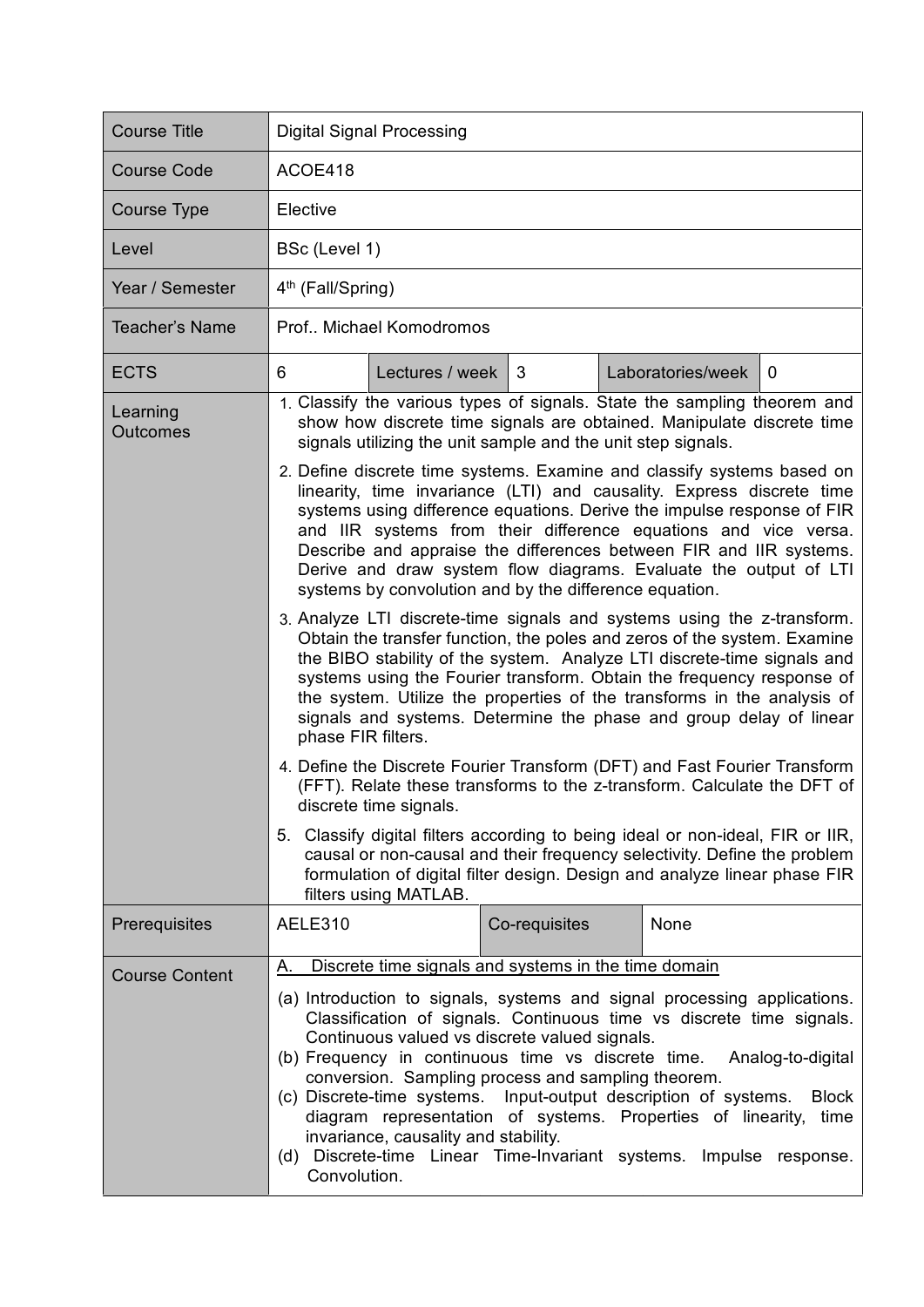|                         | B. Evaluation and use the z-transform<br>(a) Definitions and evaluation of the z-transform. Properties. Z-plane.<br>(b) Rational z-transforms. Zeros and poles, zero-pole diagrams and<br>the unit circle. Stability and causality.<br>(c) Inverse z-transform. Partial fraction expansion.<br>(d) Discrete-time system analysis using the z-transform. Calculation of the<br>system impulse response from the transfer function.                                                                                                                                                                                                                                                                                                                                                                                                                                                                                                                                     |
|-------------------------|-----------------------------------------------------------------------------------------------------------------------------------------------------------------------------------------------------------------------------------------------------------------------------------------------------------------------------------------------------------------------------------------------------------------------------------------------------------------------------------------------------------------------------------------------------------------------------------------------------------------------------------------------------------------------------------------------------------------------------------------------------------------------------------------------------------------------------------------------------------------------------------------------------------------------------------------------------------------------|
|                         | C. Frequency domain analysis of discrete-time signals and systems<br>(a) Frequency analysis of discrete-time signals using the Fourier<br>transform. Properties of the Fourier transform.<br>(b) Relationship of the Fourier transform to the z-transform.<br>(c) Frequency domain analysis of Linear Time Invariant (LTI) Systems.<br>Input-Output Relations in the frequency domain. Frequency response<br>of LTI systems. Magnitude and phase of the frequency response.<br>Linear phase systems. Group delay.<br>(d) Definition and calculation of the Discrete Fourier Transform (DFT).<br>Examination of the Fast Fourier Transform (FFT) and classification of<br>FFT algorithms.                                                                                                                                                                                                                                                                              |
|                         | D. Digital Filters<br>(a) Introduction to digital filters. Frequency response and impulse<br>response of ideal digital filers.<br>(b) Frequency selective filters. Low-pass, Band-pass, and high-pass<br>digital filters. Implementation of FIR vs IIR filters.<br>• (c) Design methods of digital filters. Linear phase FIR filters. Use of the<br>MATLAB DSP toolbox.                                                                                                                                                                                                                                                                                                                                                                                                                                                                                                                                                                                               |
| Teaching<br>Methodology | The teaching of the course is lecture-based (3 hours per week) in a<br>classroom, using a combination of traditional teaching with written notes on<br>a white board and slide presentations using a projector for the presentation<br>of the more complicated diagrams, graphs and MATLAB design tools.<br>Students are assessed continuously and their knowledge is checked<br>through tests, assignments and the final exam.                                                                                                                                                                                                                                                                                                                                                                                                                                                                                                                                       |
|                         | Lectures include the solution and discussion of example problems<br>regarding the material presented. Relevant homework and assignments<br>are given to the students for further study at their own. Due to the level and<br>type of the course students are urged to participate in discussing the<br>various topics and provide their opinion during problem-solving sessions.<br>Lecture notes are compiled by students which serve to cover the main<br>issues under consideration and serve as a guide for further reading.<br>Students are also required to seriously use the textbook assigned to the<br>course, in addition to other sources found either in the library or elsewhere<br>in order to broaden their perspective on the various subjects presented in<br>class and in the textbook. Additionally, they are expected to use the<br>MATLAB DSP toolbox for the analysis of signals and systems and the<br>design and analysis of digital filters. |
| <b>Bibliography</b>     | Textbooks:<br>J. Proakis and D. Manolakis, <i>Digital Signal Processing</i> , 4 <sup>th</sup> edition, Prentice<br>Hall, 2007.<br>References:                                                                                                                                                                                                                                                                                                                                                                                                                                                                                                                                                                                                                                                                                                                                                                                                                         |
|                         |                                                                                                                                                                                                                                                                                                                                                                                                                                                                                                                                                                                                                                                                                                                                                                                                                                                                                                                                                                       |